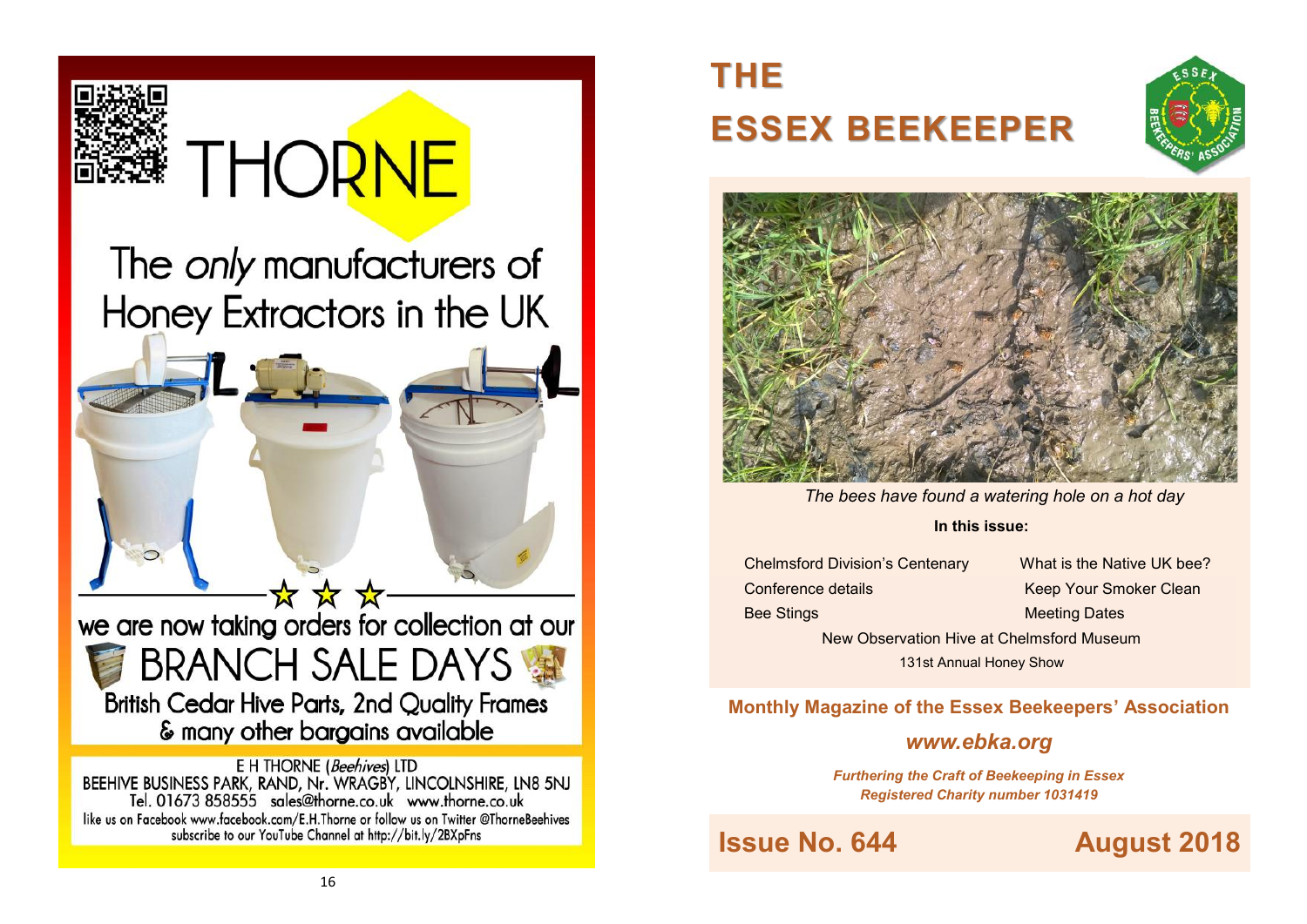### **Divisional Meetings around the County**

|              | <b>Meetings in August:</b> |                                |                                                                                                                                         |  |
|--------------|----------------------------|--------------------------------|-----------------------------------------------------------------------------------------------------------------------------------------|--|
| 2 Aug        | <b>Thursday</b><br>7.00pm  | Romford                        | Hive demonstration at the teaching apiary,<br>Thames Chase.                                                                             |  |
| 2 Aug        | <b>Thursday</b><br>8.00pm  | <b>Harlow</b>                  | Honey Show.<br>Kings Church, Red Willow,<br>Harlow CM19 5PA                                                                             |  |
| 4 Aug        | <b>Saturday</b><br>2.30pm  | <b>Saffron</b><br>Walden       | Hive Hygiene - Wimbish CB10 2UY                                                                                                         |  |
| 18 Aug       | <b>Saturday</b><br>2.30pm  | <b>Epping</b><br><b>Forest</b> | $Q's + A's + B's - W$ anstead Apiary.                                                                                                   |  |
| 19 Aug       | Sunday<br>3.00pm           | <b>Braintree</b>               | Apiary meeting and BBQ - Wethersfield<br>RSVP for BBQ.<br>Contact John Barlow 01376 850 756 / 07889<br>495 377                          |  |
| 20 Aug       | <b>Monday</b><br>7.30pm    | <b>Chelmsford</b>              | Gardening for Bees - Darren Lerigo.<br>The<br>Rainsford Road, Chelmsford CM1 2XB<br>Link.                                               |  |
| 22 Aug       | Wed<br>7.30pm              | <b>Southend</b>                | Bee Easy - a social information evening.<br>Come with questions or subjects to discuss.<br>W I Hall, Bellingham Lane, Rayleigh SS6 7ED. |  |
| 22 Aug       | Wed<br>7.30pm              | Dengie 100<br>& Maldon         | Arcadia<br>Apiary Meeeting - Harvesting.<br>Apiary, Burnham-on-Crouch                                                                   |  |
| 26/27<br>Aug | Sunday/<br><b>Monday</b>   | <b>Saffron</b><br>Walden       | Divisional Honey Show at the Countess of<br>Warwick's Show, Little Easton CM6 2JJ                                                       |  |

**Would each Division ensure that their meeting details - topic, venue and time are notified to the editor at dsmye@lineone.net by the 4th of the month so that a comprehensive list is available to all members.** 

### **WHO'S WHO & HOW TO CONTACT THEM**

**President of EBKA** Pat Allen Hon CLM

| <b>EBKA Trustees:</b>                                                                                  |                                                           |                          |  |               |                                                                                                                                           |                                                                     |  |
|--------------------------------------------------------------------------------------------------------|-----------------------------------------------------------|--------------------------|--|---------------|-------------------------------------------------------------------------------------------------------------------------------------------|---------------------------------------------------------------------|--|
| <b>lan Nichols</b>                                                                                     | Chairman: 17 Dyers Hall Road, Leytonstone, London E11 4AD |                          |  |               |                                                                                                                                           |                                                                     |  |
|                                                                                                        |                                                           |                          |  |               |                                                                                                                                           | email ian@iannichols.demon.co.uk tel. 0208 558 4733 / 07980 299 638 |  |
|                                                                                                        | Secretary:                                                |                          |  |               |                                                                                                                                           |                                                                     |  |
|                                                                                                        |                                                           | [Position Vacant]        |  |               |                                                                                                                                           |                                                                     |  |
| <b>Tom Keeper</b>                                                                                      |                                                           |                          |  |               | <b>Treasurer:</b> Kingfishers, 2 Chandlers, Burnham-on-Crouch CM0 8NY<br>email t.keeper@btinternet.com tel: 07722 454 974 / 01621 784 626 |                                                                     |  |
| <b>Stuart Mitson</b>                                                                                   | stuart.mitson@btinternet.com                              |                          |  |               | <b>Braintree</b>                                                                                                                          |                                                                     |  |
| <b>Jan Tutton</b>                                                                                      | cec@chelmsfordbeekeeper.com                               |                          |  |               | Chelmsford                                                                                                                                |                                                                     |  |
| <b>Tony Rand</b>                                                                                       | tony@agewhatage.com                                       |                          |  |               | Colchester                                                                                                                                |                                                                     |  |
| <b>Kate Tuerena</b>                                                                                    | trustee@maldonbeekeepers.org.uk                           |                          |  |               |                                                                                                                                           | Dengie Hundred & Maldon                                             |  |
| <b>Don McHale</b>                                                                                      | donaldmchale@gmail.com                                    |                          |  |               | <b>Epping Forest</b>                                                                                                                      |                                                                     |  |
| <b>Nick Holmes</b>                                                                                     | www.cight@gmail.com                                       |                          |  | Harlow        |                                                                                                                                           |                                                                     |  |
| <b>Paul Wiltshire</b>                                                                                  | paul.g.wiltshire@btinternet.com                           |                          |  | Romford       |                                                                                                                                           |                                                                     |  |
| Vanessa Wilkinson                                                                                      |                                                           | vwilkinson27@hotmail.com |  |               | Saffron Walden                                                                                                                            |                                                                     |  |
| Jean Smye                                                                                              | jsmye@sky.com                                             |                          |  |               | Southend                                                                                                                                  |                                                                     |  |
| <b>Divisional Contacts:</b>                                                                            |                                                           |                          |  |               |                                                                                                                                           |                                                                     |  |
| <b>Braintree:</b><br>Jan French                                                                        | 07725 166 609                                             |                          |  | Chelmsford:   |                                                                                                                                           | James Curtis 07940 757 831                                          |  |
| Colchester: Morag Chase 01206 522 576                                                                  |                                                           |                          |  |               |                                                                                                                                           | <b>D.H. &amp; Maldon: Carlie Mayes 07979 862 952</b>                |  |
| Harlow:<br>Nick Holmes 07730 735 752                                                                   |                                                           |                          |  |               |                                                                                                                                           | Epping Forest: Robin Harman 07971 237 312                           |  |
| Saffron Walden: Vanessa Wilkinson 01799 542 337                                                        |                                                           |                          |  | Romford:      |                                                                                                                                           | Pat Allen 01708 220 897                                             |  |
| Southend:                                                                                              | Pat Holden 01702 477 592                                  |                          |  |               |                                                                                                                                           |                                                                     |  |
| <b>EBKA Education Secretary:</b>                                                                       |                                                           | <b>Jane Ridler</b>       |  |               | Old Barn House, 36 Walden Road,                                                                                                           |                                                                     |  |
|                                                                                                        |                                                           |                          |  |               |                                                                                                                                           | Sewards End, Saffron Walden, Essex CB10 2LF                         |  |
| 01799 218 023<br>jane.ridler@uwclub.net<br><b>Pat Allen</b>                                            |                                                           |                          |  |               |                                                                                                                                           |                                                                     |  |
| <b>EBKA Examinations Secretary:</b><br>8 Franks Cottages, St Mary's Lane,<br>Upminster, Essex RM14 3NU |                                                           |                          |  |               |                                                                                                                                           |                                                                     |  |
|                                                                                                        |                                                           |                          |  | 01708 220 897 |                                                                                                                                           | pat.allen7@icloud.com                                               |  |
|                                                                                                        |                                                           |                          |  |               |                                                                                                                                           |                                                                     |  |
| The Essex Beekeeper Magazine:<br>David Smus small: demugatingsna not tol 07710 107 078<br>Editor:      |                                                           |                          |  |               |                                                                                                                                           |                                                                     |  |

|                                                                                       | Editor:                         | David Smye             | email: dsmye@lineone.net tel. 07710 197 078 |  |                    |  |  |
|---------------------------------------------------------------------------------------|---------------------------------|------------------------|---------------------------------------------|--|--------------------|--|--|
|                                                                                       | Advertising:                    | Jean Smye              | email: jsmye@sky.com                        |  | tel. 07731 856 361 |  |  |
|                                                                                       | <b>Mailing Secretary:</b>       | <b>Michael Elliott</b> | email: michaelelliott55@sky.com             |  |                    |  |  |
| Printed by Streamset, 12 Rose Way, Purdeys Industrial Estate, Rochford, Essex SS4 1LY |                                 |                        |                                             |  |                    |  |  |
|                                                                                       | Web site:<br><b>Nick Holmes</b> |                        | email: webmaster@essexbeekeepers.com        |  |                    |  |  |

#### **Regional Bee Inspectors for EBKA Region:**

*Epping Forest and Romford Divisions (excluding Brentwood):* peter.folge@apha.gsi.gov.uk tel. 07775 119 433 *All other Divisions:* **Keith Morgan** keith.morgan@apha.gsi.gov.uk tel. 01485 520 838 or 07919 004 215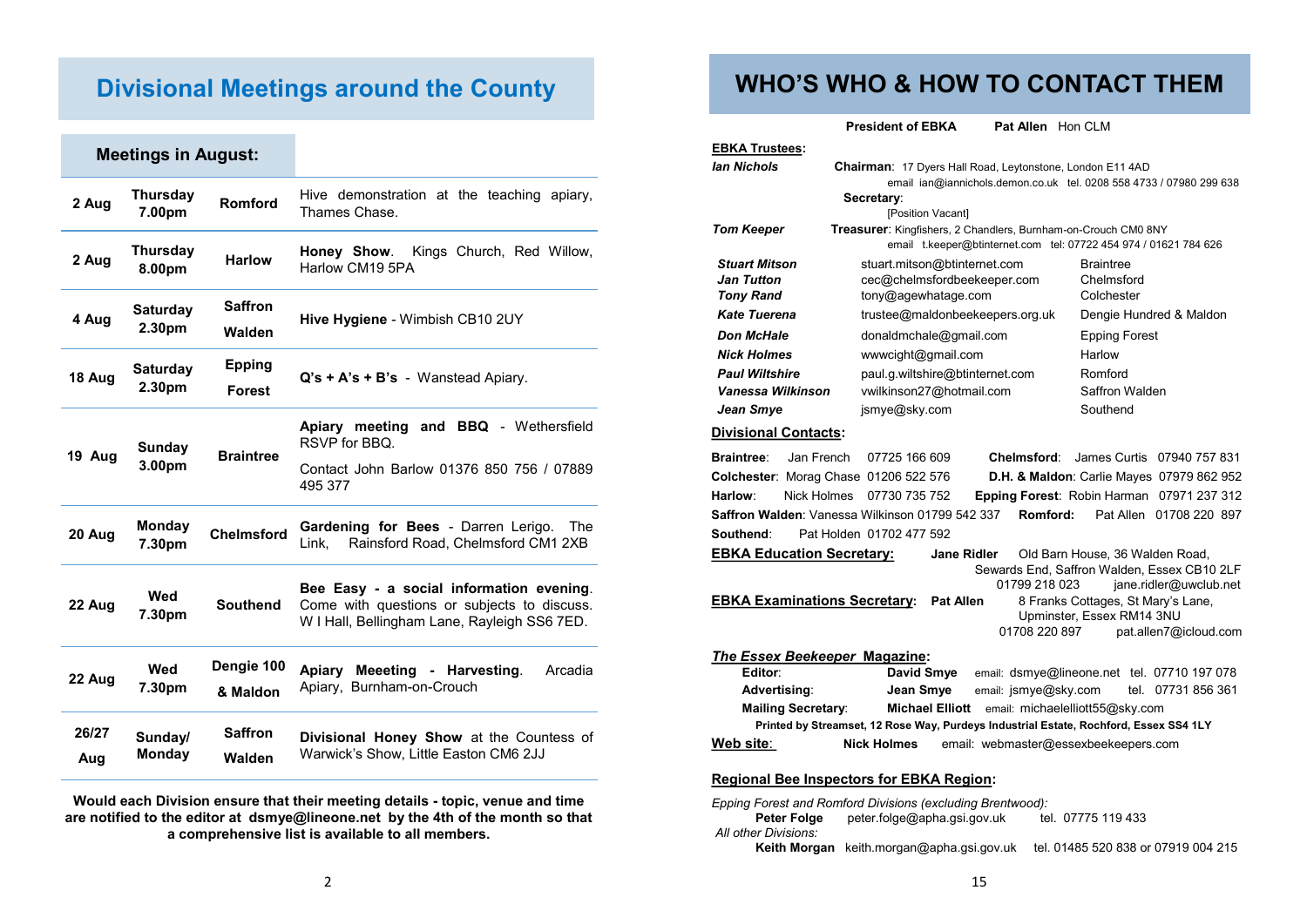### **EBKA General Secretary**

**We are still looking for a replacement General Secretary to take over from Michael Webb. His term of office ended at the last AGM and he is at present 'caretaking' the role, but this can't go on for long.**

**A willing volunteer is needed as soon as possible. If you are interested please contact Michael** 

**(gsecebka@virginmedia.com / 07712 490 511 / 01708 250 606)**

**to discuss the responsibilities and duties of the role.**

#### **PETER DALBY - PEBADALE APIARIES**

For all your beekeeping and apitherapy supplies **Large Stock held - all year round** *Competitive prices; any item not stocked to special order* **37 Cecil Road, Cheshunt, Hertfordshire EN8 8TN Tel: 01992 622645 Email: pebadalebees@btinternet.com**

> **Open Mon - Sat** Telephone before calling **(any reasonable time) CLOSED SUNDAY**

**Agent for E H Thorne and Northern Bee Books**



### **30lb Honey Buckets for Sale**

#### **£2.00 each**

 **Telephone: 01279 730228 E.Mail: tylersbees@hotmail.co.uk Location: Hatfield Heath, Essex**

 **Collection only**

| <b>Meetings in September:</b> |                                       |                               |                                                                                                          |  |  |
|-------------------------------|---------------------------------------|-------------------------------|----------------------------------------------------------------------------------------------------------|--|--|
| 1 Sept                        | <b>Saturday</b><br>$10am -$<br>5pm    | <b>COUNTY</b><br><b>EVENT</b> | <b>Annual Honey Show at Orsett Showground,</b><br>Orsett, Thurrock                                       |  |  |
| 6 Sept                        | <b>Thursday</b><br>8.00pm             | Romford                       | The Good, The Bad and the Downright Use-<br><b>less.</b> Chadwick Hall, Main Road, Gidea Park<br>RM2 5FL |  |  |
| 9 Sept                        | Sunday<br>1.30 <sub>pm</sub>          | <b>Chelmsford</b>             | Taster Day - Divisional Apiary at Hylands Park,<br>Chelmsford.                                           |  |  |
| 15 Sept                       | <b>Saturday</b><br>2.30 <sub>pm</sub> | <b>Saffron</b><br>Walden      | Taster Session for prospective beginners<br>— Wimbish CB10 2UY                                           |  |  |
|                               |                                       |                               |                                                                                                          |  |  |
| 17 Sept                       | Monday<br>7.30pm                      | <b>Chelmsford</b>             | <b>Honey Show.</b> The County Hotel, Rainsford<br>Road, Chelmsford.                                      |  |  |
| 26 Sept                       | Wed<br>7.30pm                         | <b>Saffron</b><br>Walden      | Labelling, Marketing & Selling Honey -<br>Richard Ridler, Sewards End Hall CB10 2LG                      |  |  |

The editor would welcome more news and reports of meetings around the county from Divisional members. Most Divisions are publishing a monthly Newsletter, so why not spread the news wider by having it included in *The Essex Beekeeper*?

Send articles, photographs, etc to David Smye at dsmye@lineone.net

and …

If you have equipment, bees, nucs, etc for sale, as an EBKA member you can advertise here free of charge and reach many more potential buyers.

#### **Book NOW …. . ANNUAL CONFERENCE 2018**

**Date and venue: Saturday 3rd November 2018** 10 - 4pm

Chelmsford City Racecourse Great Leighs, CM3 1QP

**Tickets £25** *Details on page 8*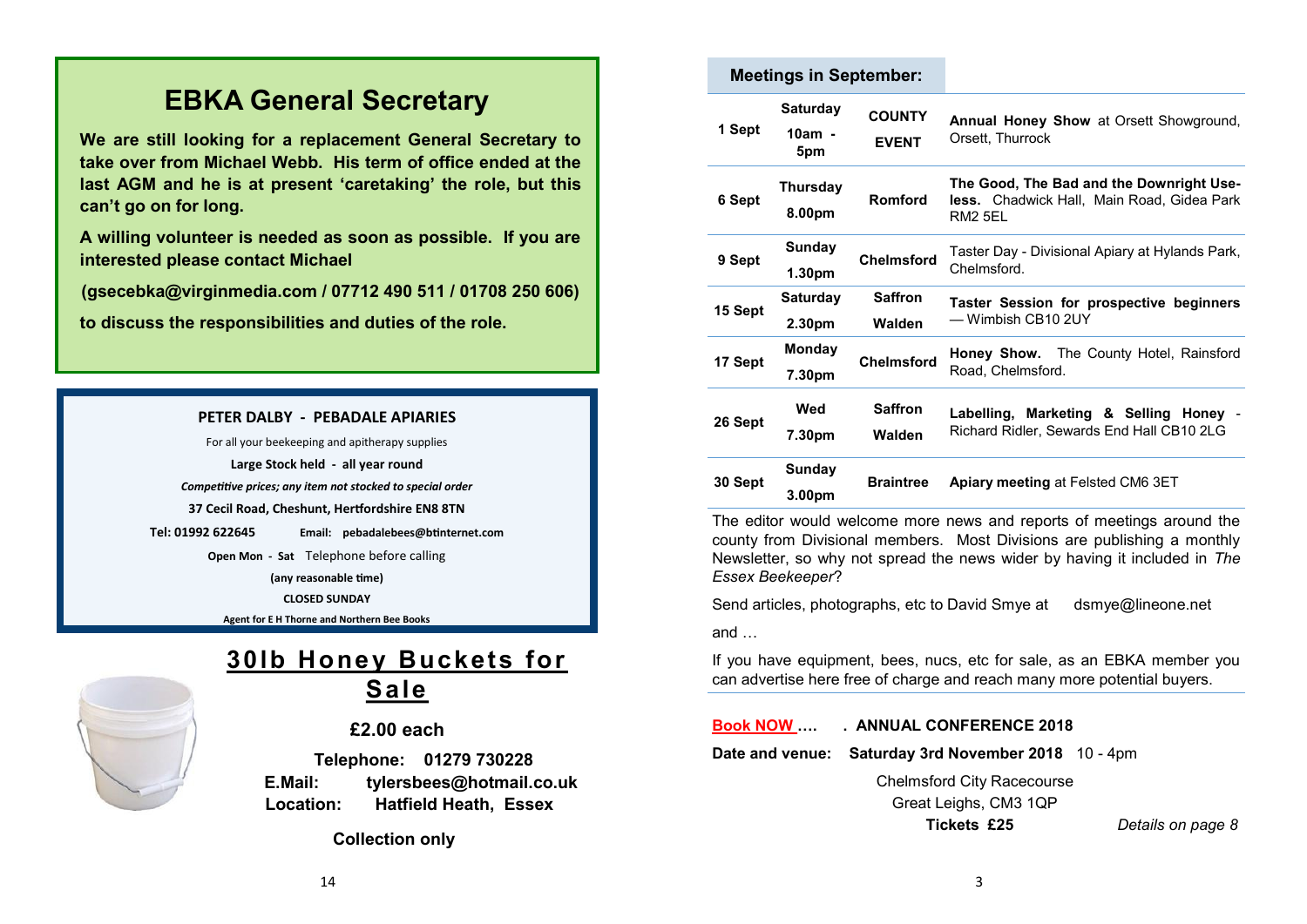## **131st Annual Honey Show**

**at the**

**Orsett Showground**

**on** 

**Saturday**

**1 September** 

**2018**

In the June edition of *The Essex Beekeeper* (and on the EBKA Website) you will have received the Show Schedule and Entry Form for this year's Show at the end of the month.

If you haven't done so already, please take time to go through the Schedule and consider entering classes in what is the EBKA's annual "Blue Ribbon" event. It is a great opportunity to showcase to the public the commitment of our members to producing quality honey and other products relating to our craft.

Judging is to take place on Friday 31 August and all exhibits must be delivered by no later than **12 noon on that day.** 

If you are unable to get your entries to the Show, please arrange within your Division for the transportation (and collection) to and from the Show. We are looking for a bumper year of entries of all classes and don't forget the President's Cup is presented to the Division whose members gain the highest number of points in all classes.

The Show Committee would also welcome **volunteers** who help to make the day so special. If you can help, and it would be ideal if we could have volunteers from every Division, please let your divisional secretary know in the first instance. Details of the volunteers will then be passed to Pauline Tidmas, the Show Secretary, who will contact volunteers with details of the day.

Also, Jim McNeill requires some 6 to 8 helpers on Thursday 30 August at 1pm to put out tables and stands. If you are able to help in this vital task of setting up the marquee, please contact him on 01708 765808, mobile 07743 310143 email: [jimandliz44@aol.co.uk](mailto:jimandliz44@aol.co.uk)

Michael Webb *Chair of the Show Committee*

*Things you might not know (or don't want to know) about stings, but I'm going to tell you anyway ….*

A rigorous academic study from a guy (it had to be a guy) rated the pain levels of honey bee stings on different parts of his body. In a very controlled manner he stung himself all over his body and gave marks out of 10 for the pain level of each sting. The 'neutral', middle sting level was a sting to the inner forearm. I'd agree, reasonably painful. Anyway the most painful place recorded was the nostril with a 9/10. The least painful was the skull with 2.5/10.

You have to ask yourself why?

He stung himself in 24 different places  $-3$  times in each place to average the result. If you're thinking that he'd be desensitised to stings over this time, don't worry. In the 3 months prior to the experiment he was stung 5 times a day to take this into account.

If you want to read the details of this work, visit https://peeri.com/ articles/338/



If the honeybee sting didn't contain any poison, it's unlikely you'd feel it sting you! This hasn't gone unnoticed by the medical research community who have been modelling hypodermic needles on the shape of stings so they don't hurt so much as they enter the skin, and probably just as importantly, do not flex or bend so they go to where they should do.

A close up view of a honeybee sting shows that it's serrated, making it easier to go in, and being serrated, meaning that once it's in, it's not going to come out. But that's only the half of it. Literally. The sting is actually two serrated halves, each side with independent muscles that push each side of the muscles that push each side of the sting down in turn while the other half anchors it, driving the sting deeper into your skin.

Quite impressive really. The poison starts to be injected from the second the sting is in your skin until it runs out or you scrape it off, so don't hang about. You probably don't want to put it to the test, but the amount of poison needed to kill you is actually quite a number of stings. Apparently 20 stings per Kg of body weight would do it. For me that is about 1,600 stings. Not aoing to take that risk. Obviously, if you are allergic and susceptible to anaphylaxis then one sting might be enough.

Barry Crabtree - Ipswich & East Suffolk Beekeeping Association - *via ebees*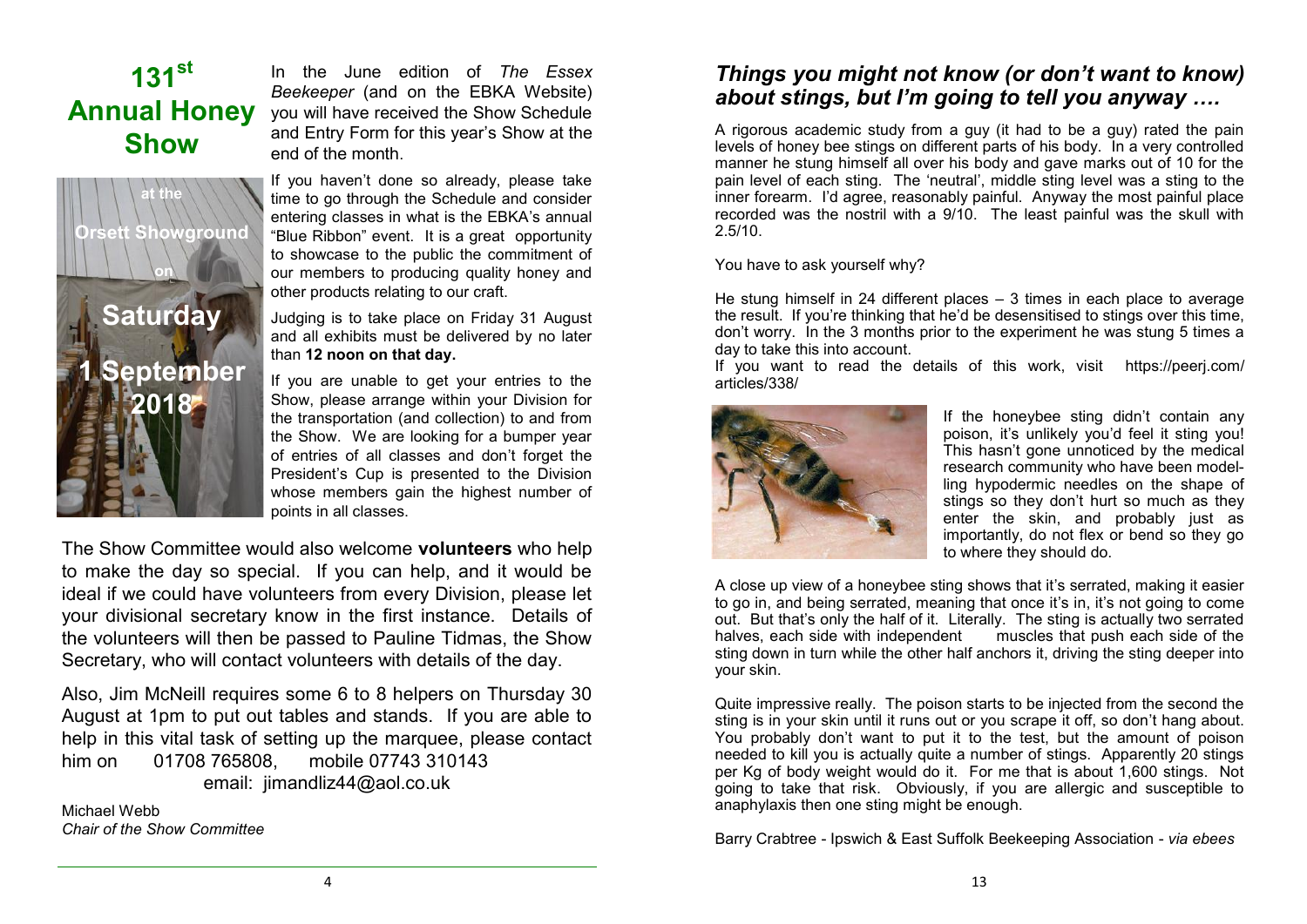Early one morning, Brian supplied a suitable colony of bees, which we installed in the hive, much to the delight of the Museum Staff and other onlookers! After five minutes, they were seen exploring their surroundings. The queen hid from the light for a while, but soon came out to take charge and to lay-up the new comb we had given her, at a rate of one egg every fourteen seconds.

#### **Conclusion**

The time and effort spent in planning and specifying the new obs' hive has paid off handsomely. By any measure, the finished hive is stunning and gives the public a great insight to the interworking of a bee hive. Liaising with the Museum staff, Brian arranged for the new obs' hive to be incorporated into their week-long *'Show Me the Honey'* event held during the schools' Whitsun half term, which resulted in over 1500 children plus parents visiting the hive over five days. The event was ably supported by twelve members of Chelmsford Division.

Our thanks go to the Museum staff for their help and encouragement and, of course, to Touch Carpenters for such a beautiful, new, oak hive.

If anyone would like a copy of the drawings or more details, I would be happy to provide them.

### **The Bee Shed**

**Approved** *N***ational** *B***ee** *S***upplies Stockist and Distributor** A Range of Frames and Foundation Hives and Hive Parts, Tools and Equipment Open by Appointment: Please call Wendy on **07764 609 803** or Email: [beeshed@btinternet.com](mailto:beeshed@btinternet.com)  **f** The Bee Shed Stock

**Meepshole, Great Prestons Lane, Stock, Essex CM4 9RL**

#### **Chelmsford's 100 year celebrations continue ………….**

**An evening at Chelmsford Museum, Oaklands Park to launch the reinstalled Observation Hive.**

Guests and members were greeted with a glass of champagne and delicious canapés, prepared and served by Pam Hughes and her team.

The Museum was positively buzzing with people intermingling and admiring the new observation hive as well as our Centenary display of beekeeping equipment and information.





Honorary guests for the evening included the Mayor of Chelmsford, the Cabinet Minister for Museums, the President of the Essex Beekeepers' Association and a number of Museum staff and Friends of the Museum. On behalf of Chelmsford Beekeepers, Brian Spencer explained how the new observation hive had been incorporated into the Museum's refurbishment programme.

He took the opportunity to thank Richard Alabone for his work in designing the hive and the Museum staff for providing the opportunity to work closely with the Council and the local community.

A number of speeches followed, in which the membership were thanked for their support during the Museum's recent week-long *'Where's the Honey?*' event and the importance of the observation



hive as an educational tool was reiterated. We also learnt that the original observation hive was installed by a local beekeeper, after Ted Hooper had been called to remove a swarm from Oaklands Park, some fifty years ago.

Jon Beasley - Chelmsford Division *[more about the Obs' Hive on p10]*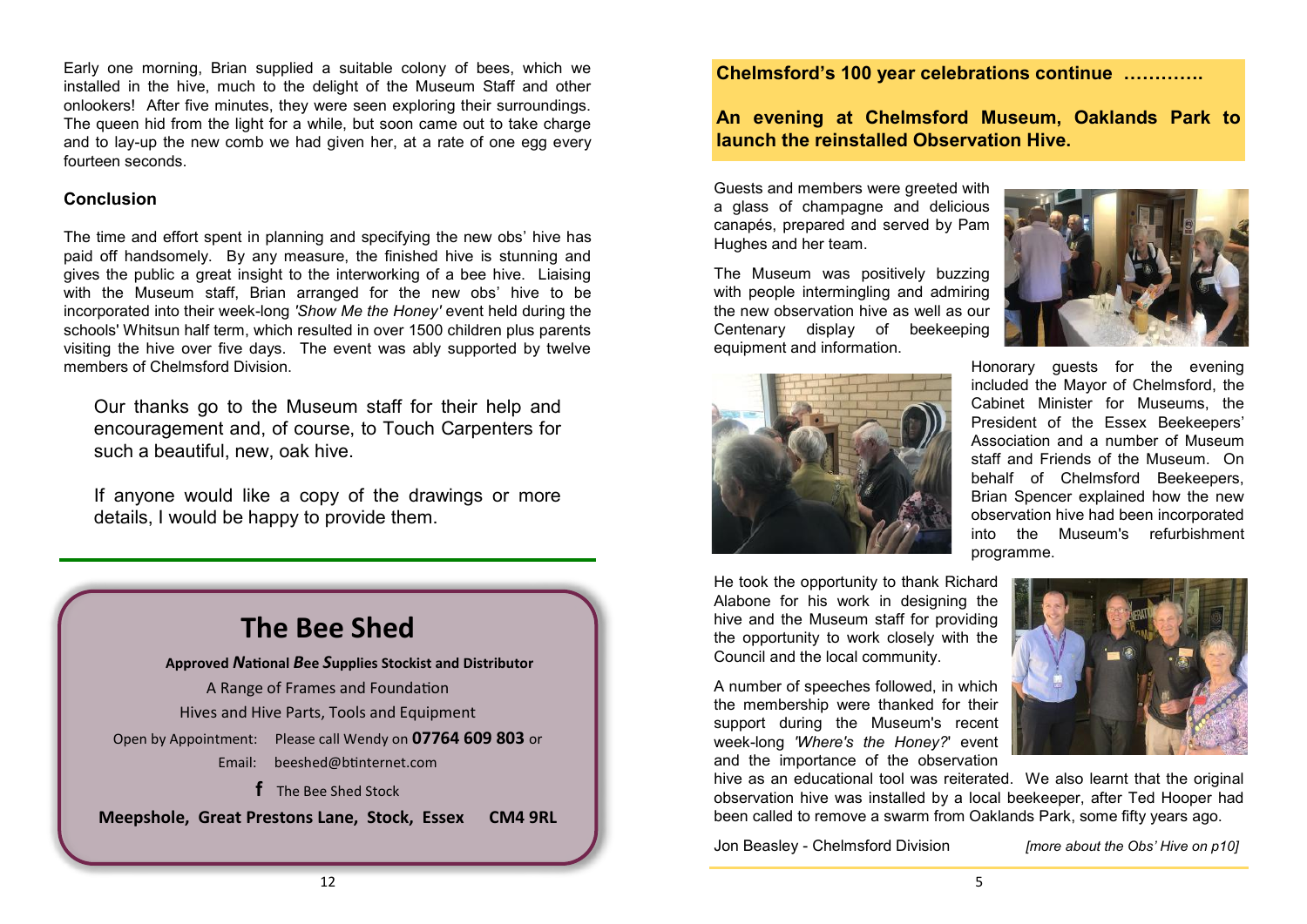

It is fairly certain that the Dark European Honey Bee, *Apis mellifera mellifera*, has been native to mainland Britain since before the closing of the Channel Landbridge, when sea levels rose following the last Ice

Age. They became isolated and adapted to the different conditions they found themselves in. *Apis mellifera mellifera* are native to the whole of Northern Europe north of the Alps from the Atlantic to the Urals, where they evolved in isolation, having been cut off by such natural barriers as mountains, water and ice.

In 1902, some beekeepers in the Isle of Wight started to report colony losses due to a mysterious illness which came to be known as Isle of Wight disease. According to contemporary accounts, not all of which are reliable or without vested interest, for the next twenty years this disease spread through the whole of the UK decimating colonies and leading such a notable beekeeper as Brother Adam to declare that Dark European Honey Bee was virtually extinct in the British Isles.

In order to replenish the Nation's honey bee stocks large numbers of colonies were imported. These were largely but not exclusively, *A m carnica*, the Carniolan honey bee which is native to Slovenia, southern Austria, and parts of Croatia, Bosnia and Herzegovina, Serbia, Hungary, Romania, and Bulgaria, and *A m lingustica*, the Italian honey bee, which is native to the Italian peninsula. By the 1950s it was generally thought that almost all the honey bees in the UK were hybrids of the various imported species.

From the late 1960s onwards, various initiatives have been launched to re-establish the Dark Bee, but obtaining pure or fairly pure stocks to breed from has proved difficult and wing morphology, a means of identifying Dark Bee characteristics, has proved to be unreliable. However, DNA analyses of honey bees in mainland Britain are showing that in areas without imports of bees, 50% of the bees genes are from the native species.

This is probably not too surprising as native drones will fly and mate in cooler and less clement weather so that, over time, there is a strong natural selection towards the native bee. Also, native type bees are well adapted poor advertisement for beekeeping.

We generally had to remove the hive two or three times a year to clean the glass, or to replace the queen. Over the years, we have had to supply 2 or 3 new colonies due to queen failures or wax moth. On one occasion, I inadvertently supplied a colony which later had to be destroyed due to AFB, but fortunately the AFB did not appear at the Museum!

#### **The New Design Obs' Hive**

Having decided to specify our own design, we incorporated a number of improvements and changes, which would both modernise the appearance of the hive and make it easier to maintain.

Specifically, the top feeder was covered with a wooden box; ventilation holes and grilles were put in the uprights and the double-glazed glass panes were increased in size to cover the whole of the comb area. It was also decided to change from National to Commercial frames, which dramatically increased the viewing area for the public.

#### **Manufacture and Installation**

Having visited a number of local carpenters, we selected 'Touch Bespoke Joinery' in Rettendon to build our hive. One morning, we took along my sketches and the old hive and, after much discussion, Touch made a few changes and suggestions and produced CAD drawings which we subsequently approved for the build to proceed.

Three weeks later, we collected a perfectly finished bee hive and stand in light European Oak, which was a delight to behold. We were frankly astounded by the quality and care that had been taken by the carpenter. Back at the Museum, a hole was drilled through the exterior wall, sloping at a 15° angle, to take a plastic pipe which then had to be adapted to suit the rectangular entrance of the obs' hive itself. I



fitted a portcullis door and made a new entrance with a clear Perspex top to allow the bees to be observed when walking between the hive and the outside wall.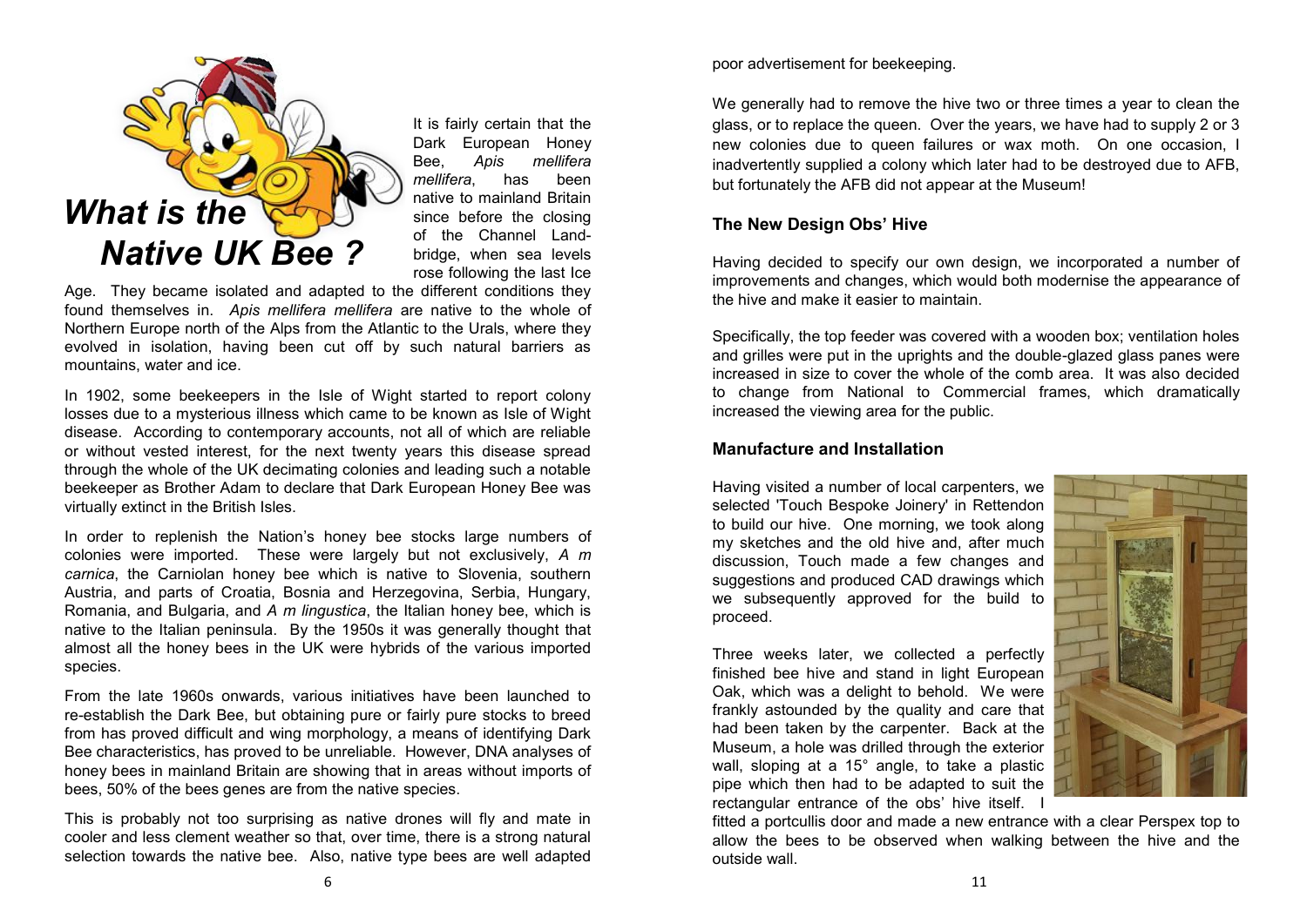#### **Chelmsford Museum Gains a New Observation Hive**

Richard Alabone — Chelmsford Division

As many of you will be aware, there has been an observation hive in the Chelmsford Museum in Oaklands Park, Chelmsford for at least 50 years or so, although nobody remembers its origin. As part of their major refurbishment programme, the Museum asked Chelmsford Beekeepers for their help in replacing the rather decrepit old hive with a new and improved version. We were especially pleased to help, as this gave us an opportunity to work even more closely with the local Council, which was one of our Division's objectives in this, our Centenary year.

Our first task was to search for a suitable supplier, which we thought would be easy. However, Google soon told us that there were only 2 or 3 suppliers in the UK and none of them could provide a hive that would meet our particular requirements, so we quickly came to the decision to find a local carpenter to make the hive.

At this point, Brian Spencer and I decided to divide the task ahead of us: Brian was to negotiate with the supplier of the hive, provide the bees and to liaise with the Museum/Council staff; whilst I developed the obs' hive drawings and specifications.

#### **The Old Hive**

Many people in Chelmsford and beyond will have fond memories of being taken to see the bees at Oaklands Park Museum as a child. I have looked after the bees during the last 20 years or so and for the last 10 years, Brian Spencer has worked with me to try and maintain a healthy but compact colony at all times.

The original hive was designed to take 14x12 frames and had later been modified to accommodate National frames. To prevent bees from escaping into the Museum, there was a portcullis arrangement on the hive itself and there was also a metal cover to stop bees coming from outside into the Museum at times when the hive was removed.

The hive had a feeder jar on the top, for winter use, and the whole thing was on a rickety stand. Over the years, it had become worse for wear and was a

for survival in our conditions so natural selection will favour their dominance. So, if we stop importing bees, in time, we may get back to something like the lost Dark Bee.

Although the native British Black Bee was said to be extinct in England by about 1920 due to the ravages of the so-called Isle of Wight Disease, it was also said that only through importations from Europe could bees be kept going in England. However, writing forty or so years later, Beowulf Cooper in his book *'The Honeybees of the British Isles'* describes many types of local British bee.

As mentioned a second demise of the local British bee was announced following the arrival of the varroa mite (ironically through imported bees), which has been a scourge of our bees since 1992. We are said once more to be dependent on imports. However, experience suggests the contrary. Beekeepers in several areas have bees in their hives that show characteristics indicative of the native bee.

*Courtesy of Lune Valley Community Beekeepers - via ebees*

#### *An interesting fact -*

A tad short of **67,000** honey jars were delivered in June for you to fill with glorious Essex Honey.

Thanks to Jean Smye for organising this annual cost saving operation (and her helpers).

### Tiptree Foods Competition

**Bees for Development** has been supporting bees and beekeepers world-wide for 25 years. To celebrate they are offering **Birthday Giveaways** every month throughout 2018.

Last month's prize was a hamper - perfect for summer picnics! A beautiful hamper, filled with the most delicious selection of luxury conserves, chutneys and treats, all presented in a smart wicker picnic basket. The hamper was kindly donated by Wilkin & Sons Ltd.

For a chance to win a superb gift in August, simply enter your details at:

[www.beesfordevelopment.org/giveaway/index.html](http://www.beesfordevelopment.org/giveaway/index.html)